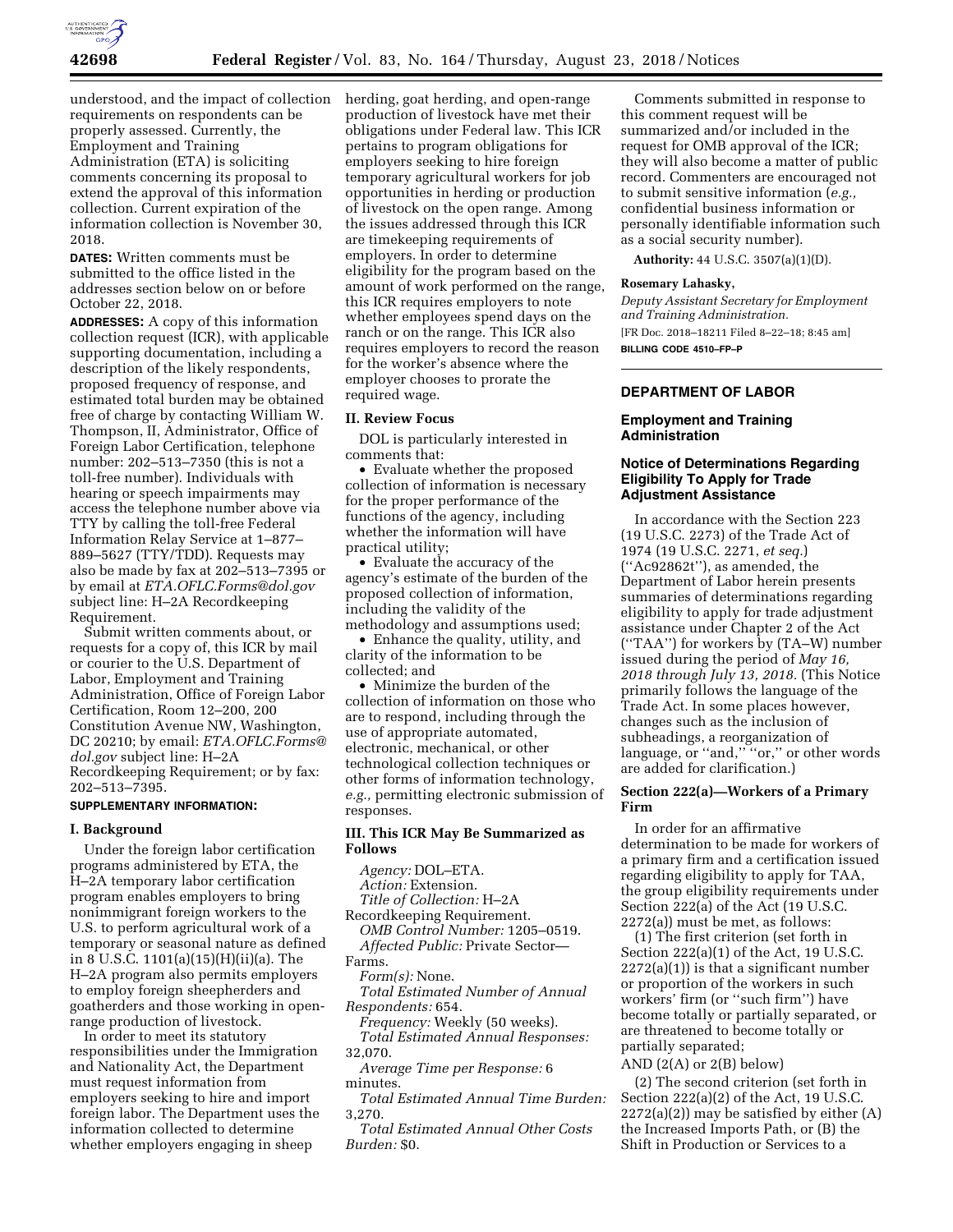Foreign Country Path/Acquisition of Articles or Services from a Foreign Country Path, as follows:

#### *(A) Increased Imports Path*

(i) the sales or production, or both, of such firm, have decreased absolutely;

#### AND (ii and iii below)

(ii)(I) imports of articles or services like or directly competitive with articles produced or services supplied by such firm have increased; OR

(II)(aa) imports of articles like or directly competitive with articles into which one or more component parts produced by such firm are directly incorporated, have increased; OR

(II)(bb) imports of articles like or directly competitive with articles which are produced directly using the services supplied by such firm, have increased; OR

(III) imports of articles directly incorporating one or more component parts produced outside the United States that are like or directly competitive with imports of articles incorporating one or more component parts produced by such firm have increased;

#### AND

(iii) the increase in imports described in clause (ii) contributed importantly to such workers' separation or threat of separation and to the decline in the sales or production of such firm; OR

# *(B) Shift in Production or Services to a Foreign Country Path OR Acquisition of Articles or Services From a Foreign Country Path*

(i)(I) there has been a shift by such workers' firm to a foreign country in the production of articles or the supply of services like or directly competitive with articles which are produced or services which are supplied by such firm; OR

(II) such workers' firm has acquired from a foreign country articles or services that are like or directly competitive with articles which are produced or services which are supplied by such firm; AND

(ii) the shift described in clause (i)(I) or the acquisition of articles or services described in clause (i)(II) contributed

importantly to such workers' separation or threat of separation.

# **Section 222(b)—Adversely Affected Secondary Workers**

In order for an affirmative determination to be made for adversely affected secondary workers of a firm and a certification issued regarding eligibility to apply for TAA, the group eligibility requirements of Section 222(b) of the Act (19 U.S.C. 2272(b)) must be met, as follows:

(1) a significant number or proportion of the workers in the workers' firm or an appropriate subdivision of the firm have become totally or partially separated, or are threatened to become totally or partially separated;

## AND

(2) the workers' firm is a supplier or downstream producer to a firm that employed a group of workers who received a certification of eligibility under Section 222(a) of the Act (19 U.S.C. 2272(a)), and such supply or production is related to the article or service that was the basis for such certification (as defined in subsection 222(c)(3) and (4) of the Act (19 U.S.C.  $2272(c)(3)$  and  $(4)$ );

AND

(3) either—

(A) the workers' firm is a supplier and the component parts it supplied to the firm described in paragraph (2) accounted for at least 20 percent of the production or sales of the workers' firm; OR

(B) a loss of business by the workers' firm with the firm described in paragraph (2) contributed importantly to the workers' separation or threat of separation determined under paragraph (1).

## **Section 222(e)—Firms Identified by the International Trade Commission**

In order for an affirmative determination to be made for adversely affected workers in firms identified by the International Trade Commission and a certification issued regarding eligibility to apply for TAA, the group eligibility requirements of Section 222(e) of the Act (19 U.S.C. 2272(e)) must be met, by following criteria (1), (2), and (3) as follows:

(1) The workers' firm is publicly identified by name by the International Trade Commission as a member of a domestic industry in an investigation resulting in—

(A) an affirmative determination of serious injury or threat thereof under section 202(b)(1) of the Act (19 U.S.C. 2252(b)(1)); OR

(B) an affirmative determination of market disruption or threat thereof under section 421(b)(1) of the Act (19 U.S.C. 2436(b)(1)); OR

(C) an affirmative final determination of material injury or threat thereof under section  $705(b)(1)(A)$  or  $735(b)(1)(A)$  of the Tariff Act of 1930 (19 U.S.C. 1671d(b)(1)(A) and 1673d(b)(1)(A)); AND

(2) the petition is filed during the 1 year period beginning on the date on which—

(A) a summary of the report submitted to the President by the International Trade Commission under section 202(f)(1) of the Trade Act (19 U.S.C.  $2252(f)(1)$ ) with respect to the affirmative determination described in paragraph (1)(A) is published in the **Federal Register** under section 202(f)(3)  $(19 \text{ U.S.C. } 2252(f)(3))$ ; OR

(B) notice of an affirmative determination described in subparagraph (B) or (C) of paragraph (1) is published in the **Federal Register**; AND

(3) the workers have become totally or partially separated from the workers' firm within—

(A) the 1-year period described in paragraph (2); OR

(B) notwithstanding section 223(b) of the Act (19 U.S.C. 2273(b)), the 1-year period preceding the 1-year period described in paragraph (2).

## **Affirmative Determinations for Trade Adjustment Assistance**

The following certifications have been issued. The date following the company name and location of each determination references the impact date for all workers of such determination.

The following certifications have been issued. The requirements of Section 222(a)(2)(A) (Increased Imports Path) of the Trade Act have been met.

| TA-W No. | Subject firm                                                                                                                                  | Location                         | Impact date |
|----------|-----------------------------------------------------------------------------------------------------------------------------------------------|----------------------------------|-------------|
| 92,977   | Meggitt Control Systems, Meggitt-USA, Whittaker Control Systems, Belcan Cor-   Corona, CA    June 27, 2016.<br>poration, CDI, etc.            |                                  |             |
|          | 93,517  Triumph Aerostructures, Marshall Street Facility, Triumph Aerospace Structure, Grand Prairie, TX  February 2, 2017.<br>Triumph Group. |                                  |             |
|          | 93,556    TIDI Products, LLC, TIDI Products Holdings, LLC, Aerotek, Inc                                                                       | Fenton, MI    February 13, 2017. |             |
|          |                                                                                                                                               | Blanding, UT    March 22, 2017.  |             |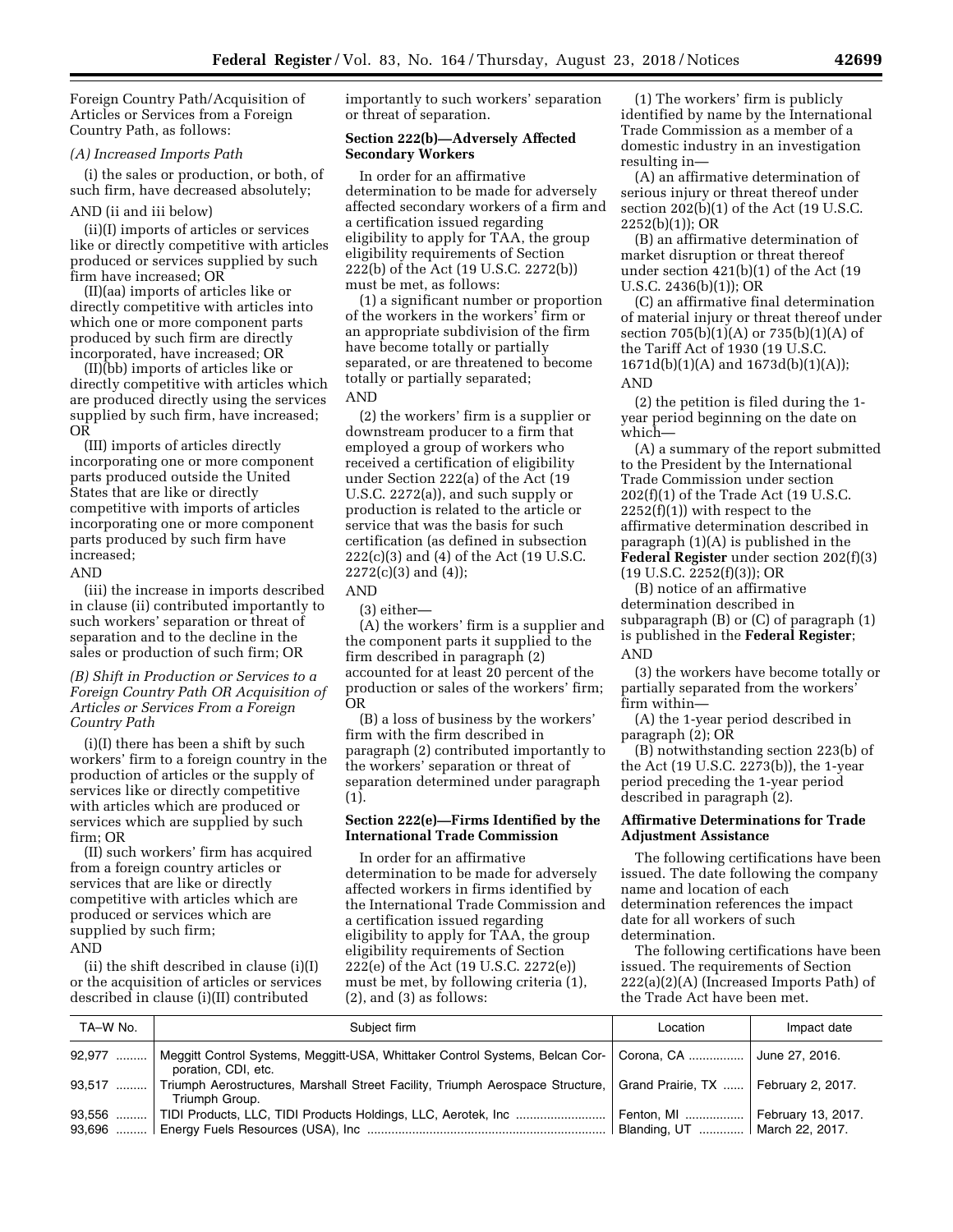| TA-W No.  | Subject firm                                                                                                                            | Location                       | Impact date     |
|-----------|-----------------------------------------------------------------------------------------------------------------------------------------|--------------------------------|-----------------|
| 93,696A   | Energy Fuels Resources (USA), Inc., Henry Mountain Tony M. Mine, Price   Ticaboo, UT<br>Mine Services.                                  |                                | March 22, 2017. |
| $93,696B$ | Energy Fuels Resources (USA), Inc., Canyon Mine, Price Mine Services                                                                    | Tusayan, AZ                    | March 22, 2017. |
| $93.743$  |                                                                                                                                         | Revere, MA                     | April 18, 2017. |
|           | 93.758  Endura Products Tennessee, LLC, Endura Products, Express Employment,                                                            | Sparta, TN                     | April 24, 2017. |
|           | Metro Industrial, Staffing Solutions.                                                                                                   |                                |                 |
| $93,769$  |                                                                                                                                         | Easley, SC                     | April 27, 2017. |
|           |                                                                                                                                         | Horseheads, NY    May 1, 2017. |                 |
| $93.812$  |                                                                                                                                         | Savre, PA                      | May 10, 2017.   |
|           | 93,867    University of Kansas Health System St. Francis Campus, Transcription Serv-<br>ices, Ardent Health System, Sisters of Charity. | Topeka, KS                     | June 1, 2017.   |

The following certifications have been issued. The requirements of Section 222(a)(2)(B) (Shift in Production or

Services to a Foreign Country Path or Acquisition of Articles or Services from a Foreign Country Path) of the Trade Act have been met.

÷

÷

| TA-W No.                                                                          | Subject firm                                                                                                                                                                                                                                                                                                                                                                                                                                                                                                                                                             | Location                                                                                                                                     | Impact date                                                                                                                                          |
|-----------------------------------------------------------------------------------|--------------------------------------------------------------------------------------------------------------------------------------------------------------------------------------------------------------------------------------------------------------------------------------------------------------------------------------------------------------------------------------------------------------------------------------------------------------------------------------------------------------------------------------------------------------------------|----------------------------------------------------------------------------------------------------------------------------------------------|------------------------------------------------------------------------------------------------------------------------------------------------------|
| 92,880                                                                            | Nexon America, Inc., Nexon Co. Limited (Japan), Target CW, Offer Base De-<br>signers.                                                                                                                                                                                                                                                                                                                                                                                                                                                                                    | El Segundo, CA                                                                                                                               | May 9, 2016.                                                                                                                                         |
| 93,284<br>93,406                                                                  | Armstrong World Industries, Inc., St. Helens Ceilings Plant, Cardinal Services,                                                                                                                                                                                                                                                                                                                                                                                                                                                                                          | Fremont, NE<br>St. Helens, OR                                                                                                                | November 6, 2016.<br>January 5, 2017.                                                                                                                |
| 93,412                                                                            | Inc., Terra Staffing Group.<br>AT&T Communications (Southwestern Bell Telephone Company), AT&T Digital,<br>Retail and Care, AT&T, Access World Wide, Convergys, etc.                                                                                                                                                                                                                                                                                                                                                                                                     | Wichita, KS                                                                                                                                  | January 9, 2017.                                                                                                                                     |
| 93,420                                                                            | First American Title Insurance Company, Pro Unlimited, Roseville, California,<br>First American Title Insurance Company.                                                                                                                                                                                                                                                                                                                                                                                                                                                 | Lakeport, CA                                                                                                                                 | January 11, 2017.                                                                                                                                    |
| 93,450<br>93,451<br>93,491<br>93,558<br>93,575                                    | Nike, Inc., Technical Support Service, Global Human Resources, Pro Unlimited<br>Talbot Industries, Leggett & Platt, Manpower, Peoplelink Staffing<br>ITW Global Tire Repair, Illinois Tool Works (ITW), Hughes Staffing Agency<br>ACE American Insurance Company dba Chubb, IT integration department,                                                                                                                                                                                                                                                                   | Beaverton, OR<br>Santa Clara, CA<br>Neosho, MO<br>Little Rock, AR<br>Simsbury, CT                                                            | January 23, 2017.<br>January 24, 2017.<br>January 18, 2017.<br>February 16, 2017.<br>February 26, 2017.                                              |
| 93,610<br>93,634<br>93,646                                                        | Chubb Limited and Chubb INA Holdings Inc.<br>Lexis Nexis, RELX Division, Reed Elsevier Lexis Nexis (RELX), Allegis<br>United Technologies Electronic Controls, Inc., Aerotek, Kelly Services, Busi-                                                                                                                                                                                                                                                                                                                                                                      | Albany, IN<br>Miamisburg, OH<br>Huntington, IN                                                                                               | March 4, 2017.<br>March 12, 2017.<br>March 14, 2017.                                                                                                 |
| 93,647A                                                                           | ness Health Solutions PC.<br>Republic Fastener Manufacturing, Inc., Arconic Inc., 1300 Rancho Conejo Bou-<br>levard, Headway Staffing, Kelly, etc.                                                                                                                                                                                                                                                                                                                                                                                                                       | Newbury Park, CA                                                                                                                             | March 16, 2017                                                                                                                                       |
| 93,648<br>93,673<br>93,677<br>93,679                                              | Boston Scientific Corporation, Neuromodulation Division, Talent Choice<br>Aviation Partners Boeing Inc., Aviation Partners, The Boeing Company, CTS,                                                                                                                                                                                                                                                                                                                                                                                                                     | Valencia, CA<br>Los Angeles, CA<br>Scotts Valley, CA<br>Seattle, WA                                                                          | March 16, 2017.<br>March 21, 2017.<br>March 23, 2017.<br>March 26, 2017.                                                                             |
| 93,687                                                                            | PDS Tech, LMI Aerospace (TASS).<br>JPMorgan Chase & Co., Commercial Banking Wholesale Lending Services<br>Credit Services.                                                                                                                                                                                                                                                                                                                                                                                                                                               | Louisville, KY                                                                                                                               | March 29, 2017.                                                                                                                                      |
| 93,694                                                                            | American Express Travel Related Services Company Inc., American Express<br>Company, Global New Accounts, Specialist-Loss Prevention.                                                                                                                                                                                                                                                                                                                                                                                                                                     | Salt Lake City, UT                                                                                                                           | March 20, 2017.                                                                                                                                      |
| 93,695<br>93,704                                                                  | Electrolux Home Products, Inc., Freezer Division, Electrolux North America,<br>Atlas Staffing.                                                                                                                                                                                                                                                                                                                                                                                                                                                                           | Maryland Heights, MO<br>St. Cloud, MN                                                                                                        | August 20, 2017.<br>April 5, 2017.                                                                                                                   |
| 93,707<br>93,712                                                                  | GroupSystems Corporation, Quality Assurance Department<br>MAHLE Filter Systems NA, Raine Recruiting LLC, Des Employment Group,<br>Elite Staffing Inc.                                                                                                                                                                                                                                                                                                                                                                                                                    | Denver, CO<br>Winterset, IA                                                                                                                  | April 6, 2017.<br>April 9, 2017.                                                                                                                     |
| 93,719                                                                            | NAU International Inc., Design Department, Black Yak Ltd, Co., Office Team, A<br>Robert Half Company.                                                                                                                                                                                                                                                                                                                                                                                                                                                                    | Portland, OR                                                                                                                                 | April 12, 2017.                                                                                                                                      |
| 93,720<br>93,721<br>93,723<br>93,723A<br>93,724<br>93,725                         | Steelcase Inc., Administrative Services Group, The Manpower Group, Expiries<br>Steelcase Inc., Administrative Services Group, The Manpower Group, Expiries<br>Hewlett Packard Enterprise, Global Support Delivery Supply Chain division, HP<br>Inc.                                                                                                                                                                                                                                                                                                                      | Piscataway, NJ<br>Chula Vista, CA<br>Grand Rapids, MI<br>Kentwood, MI<br>Fostoria, OH<br>Andover, MA                                         | April 11, 2017.<br>April 10, 2017.<br>April 11, 2017.<br>April 11, 2017.<br>April 22, 2018.<br>April 12, 2017.                                       |
| 93,726<br>93,726A<br>93,726B<br>93,726C<br>93,726D<br>93,726E<br>93,735<br>93,736 | Lonza America Inc., Lonza Group Ltd., Robert Half Services, Kelly Services<br>Lonza America Inc., Lonza Group Ltd., Robert Half Services, Kelly Services<br>Lonza America Inc., Lonza Group Ltd., Robert Half Services, Kelly Services<br>Lonza America Inc., Lonza Group Ltd., Robert Half Services, Kelly Services<br>Lonza America Inc., Lonza Group Ltd., Robert Half Services, Kelly Services<br>Lonza America Inc., Lonza Group Ltd., Robert Half Services, Kelly Services<br>Mayer Industries Inc., Mayer & CIE GmbH & Co. KG, Kilgore Group, Inc.,<br>Staffmark. | Allendale, NJ<br>Alpharetta, GA<br>Charleston, TN<br>Portsmouth, NH<br>Rochester, NY<br>Walkersville, MD<br>Hutchinson, MN<br>Orangeburg, SC | April 11, 2017.<br>April 11, 2017.<br>April 11, 2017.<br>April 11, 2017.<br>April 11, 2017.<br>April 11, 2017.<br>April 19, 2018.<br>April 17, 2017. |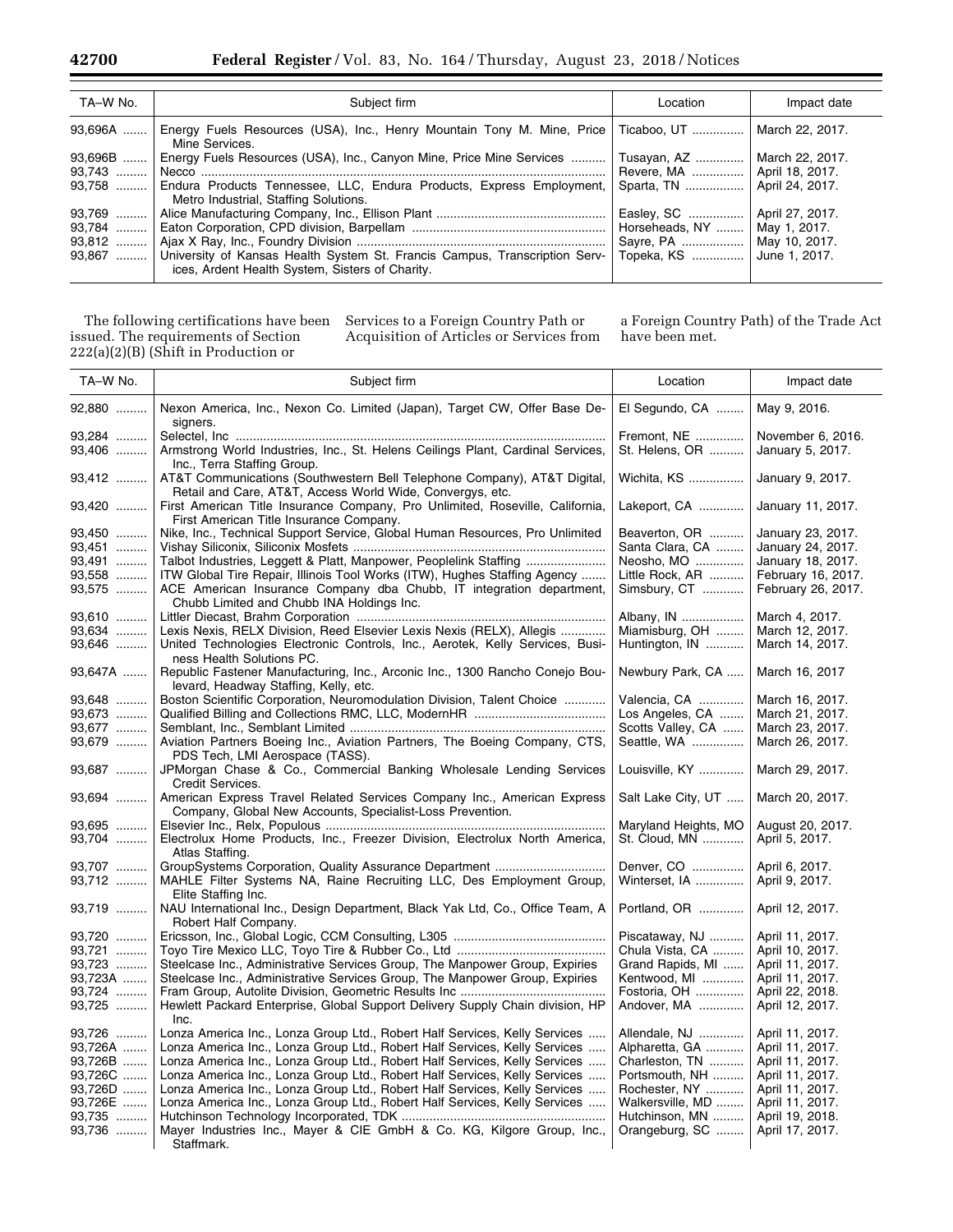| TA-W No.                                       | Subject firm                                                                                                                                                                                                                                                                                                                                                                       | Location                                                                       | Impact date                                                                                 |
|------------------------------------------------|------------------------------------------------------------------------------------------------------------------------------------------------------------------------------------------------------------------------------------------------------------------------------------------------------------------------------------------------------------------------------------|--------------------------------------------------------------------------------|---------------------------------------------------------------------------------------------|
| 93,740                                         | The Northern Trust Company, IT Department, Northern Trust Corporation, Tata<br>America International, etc.                                                                                                                                                                                                                                                                         | Naperville, IL                                                                 | April 18, 2017.                                                                             |
| 93,740A                                        | The Northern Trust Company, IT Department, Northern Trust Corporation,<br>Infosys, Cognizant, etc.                                                                                                                                                                                                                                                                                 | Chiago, IL                                                                     | April 18, 2017.                                                                             |
| 93,742                                         | Digital First Media, Bay Area News Group, Digital First Media/Media News<br>Group, Labor Ready, etc.                                                                                                                                                                                                                                                                               | San Jose, CA                                                                   | April 18, 2017.                                                                             |
| 93,742A<br>93,747<br>93,747A                   | East Bay Times, Bay Area News Group, Labor Ready, Robert Half<br>Forge Industrial Staffing and D.O.L.S. Managed Workforce Inc., CTS Corpora-                                                                                                                                                                                                                                       | Antioch, CA<br>Elkhart, IN<br>Elkhart, IN                                      | April 18, 2017.<br>September 1, 2018.<br>April 20, 2017.                                    |
| 93,750                                         | tion.<br>Yellow Pages Digital and Media Solutions, LLC, Yellow Pages Digital and<br>Media Solutions, Ltd., Print Production Support.                                                                                                                                                                                                                                               | Indianapolis, IN                                                               | April 20, 2017.                                                                             |
| 93,751                                         | Computershare Inc., Canton Finance Group, Computershare Limited, Adecco<br>Staffing.                                                                                                                                                                                                                                                                                               | Canton, MA                                                                     | April 23, 2017.                                                                             |
| 93,762<br>93,766<br>93,767<br>93,777<br>93,782 | VMware, Inc., Dell Technologies Inc., Nicira, Inc., Kelly Services Inc<br>Harmonic Inc., Northwest Chip Design, Inc., West Valley Staffing Group<br>HEIDENHAIN Corporation, Dr. Johannes HEIDENHAIN GmbH, Adecco<br>Siemens Shared Services, Employee Data Management, Randstad Sourceright<br>Puppet, Inc., Puppet Labs, Inc., Corporate Sales, Human Resources, Finance,<br>etc. | Palo Alto, CA<br>Beaverton, OR<br>Jamestown, NY<br>Orlando, FL<br>Portland, OR | April 24, 2017.<br>April 25, 2017.<br>April 25, 2017.<br>April 26, 2017.<br>April 30, 2017. |
| 93,783<br>93,785                               | Integrated Manufacturing and Assembly, Detroit Plant, Seating, Comer Hold-                                                                                                                                                                                                                                                                                                         | Yuba City, CA<br>Detroit, MI                                                   | April 30, 2017.<br>May 1, 2017.                                                             |
| 93,786                                         | ings & Lear Corporation, Vetbuilt.<br>Owens Corning Technical Fabrics, LLC, Owens Corning Composite Materials,                                                                                                                                                                                                                                                                     | Brunswick, ME                                                                  | May 1, 2017.                                                                                |
| 93,789                                         | LLC, The Bartech Group.<br>C&D Zodiac, Inc., Helpmates, Volt, Superb Tech, Peak, Kelly Services,                                                                                                                                                                                                                                                                                   | Garden Grove, CA                                                               | April 30, 2017.                                                                             |
| 93,792<br>93,793                               | Konnect, etc.<br>HarbisonWalker International, Inc., HarbisonWalker International Holdings, Inc<br>Hubbell Lighting Hudson, Hubbell Lighting, Inc., Hubbell Inc., Hudson Staffing,<br>Express Employment.                                                                                                                                                                          | Oak Hill, OH<br>Hudson, WI                                                     | November 30, 2017.<br>May 3, 2017.                                                          |
| 93,795<br>93,796<br>93,798                     | Ministry Health Care Inc., Patient Financial Services Branch, Ascension Health<br>Finastra USA Corporation, Aerotek, Accountemps, Ultimate Staffing, TCS<br>Joyson Safety Systems, Moses Lake division, KSS Acquisition Company, TK                                                                                                                                                | Woodruff, WI<br>Portland, OR<br>Moses Lake, WA                                 | May 3, 2017.<br>May 3, 2017.<br>May 2, 2017.                                                |
| 93,801<br>93,803                               | Holdings Inc., etc.<br>Philips Lighting North America Corp., Business Professional Americas, Philips                                                                                                                                                                                                                                                                               | Denver, CO<br>Fall River, MA                                                   | May 7, 2017.<br>April 30, 2017.                                                             |
| 93,804                                         | Lighting BV, etc.<br>Ricoh, USA, Inc., Ricoh America Holdings, All Source PPS, Amerit Consulting,<br>Apple One, etc.                                                                                                                                                                                                                                                               | Boulder, CO                                                                    | May 7, 2017.                                                                                |
| 93,806<br>93,807<br>93,810                     |                                                                                                                                                                                                                                                                                                                                                                                    | Willimantic, CT<br>Rice Lake, WI<br>Oceanside, CA                              | May 8, 2017.<br>May 8, 2017.<br>May 9, 2017.                                                |
| 93,811                                         |                                                                                                                                                                                                                                                                                                                                                                                    | Hermosa Beach, CA                                                              | May 9, 2017.                                                                                |
| 93,813<br>93,822                               | ContiTech USA, Inc., ContiTech division, Continental AG, Manpower<br>Infinite Electronics International, Inc., Hayden Idaho Division, Transtector Sys-<br>tems, Smiths Microwave Telecoms, etc.                                                                                                                                                                                    | Hannibal, MO<br>Hayden, ID                                                     | May 10, 2017.<br>May 7, 2018.                                                               |
| 93,822A                                        | Provisional Recruiting & Staffing, Infinite Electronics International, Hayden<br>Idaho Division, Inc.                                                                                                                                                                                                                                                                              | Hayden, ID    May 17, 2017.                                                    |                                                                                             |
| 93,826<br>93,828                               | HarbisonWalker International, Inc., HarbisonWalker International Holdings, Inc                                                                                                                                                                                                                                                                                                     | Claysburg, PA<br>Westminster, MA                                               | May 18, 2017.<br>May 17, 2017.                                                              |
| 93,832                                         |                                                                                                                                                                                                                                                                                                                                                                                    | Grand Rapids, MI                                                               | April 16, 2018.                                                                             |
| 93,833<br>93,836                               |                                                                                                                                                                                                                                                                                                                                                                                    | Wilkes Barre, PA<br>Orange, CA                                                 | May 21, 2017.<br>May 21, 2017.                                                              |
| 93,837                                         | Astec America LLC, Engineering Design Center, Artesyn Embedded Tech-<br>nologies, Inc.                                                                                                                                                                                                                                                                                             | Eden Prairie, MN                                                               | May 23, 2017.                                                                               |
| 93,839                                         |                                                                                                                                                                                                                                                                                                                                                                                    | San Antonio, TX                                                                | May 24, 2017.                                                                               |
| 93,840                                         | Ericsson Inc., Packet Core User Plane Research and Development Group, etc.                                                                                                                                                                                                                                                                                                         | Santa Clara, CA                                                                | May 24, 2017.                                                                               |
| 93,843                                         | Jacobs Engineering Group, Inc., Jacobs Field Service North America, Aerotek,<br>Air Energi/Airswiff, ASI, etc.                                                                                                                                                                                                                                                                     | Long Beach, CA                                                                 | May 24, 2017.                                                                               |
| 93,846                                         |                                                                                                                                                                                                                                                                                                                                                                                    | Burlington, IA                                                                 | May 22, 2017.                                                                               |
| 93,848<br>93,849                               | Mylan Pharmaceuticals, Inc., Mylan Inc., Kelly Services, Manpower<br>Sonus Networks, Inc., Research and Development, Ribbon Communications<br>Inc., Genband US LLC.                                                                                                                                                                                                                | Morgantown, WV<br>Morrisville, NC                                              | May 24, 2017.<br>May 25, 2017.                                                              |
| 93,858<br>93,862                               | Grass Valley, a Belden Brand, Belden, Inc., Adecco Temporary Agency<br>Vitec Production Solutions (formally Vitec Videocom), Vitec Group, Micro Tech<br>Staffing Group, Michael Page International, etc.                                                                                                                                                                           | Grass Valley, CA<br>Shelton, CT                                                | May 31, 2017.<br>May 31, 2017.                                                              |
| 93,866                                         | LogMeIn USA, Inc., LogMeIn, Inc., Volt Information Sciences, AppleOne, Rob-<br>ert Half.                                                                                                                                                                                                                                                                                           | Goleta, CA                                                                     | June 1, 2017.                                                                               |
| 93,868<br>93,869                               | Benteler Automotive Corporation, Benteler Group, Accounts Payable Division,                                                                                                                                                                                                                                                                                                        | Austin, TX<br>Auburn Hills, MI                                                 | June 5, 2017.<br>June 5, 2017.                                                              |
| 93,870                                         | AccountTemps.<br>BIC Corporation, Societe BIC, IT Department, Bridgetown Computer, Grapevine<br>Technology, etc.                                                                                                                                                                                                                                                                   | Shelton, CT                                                                    | June 5, 2017.                                                                               |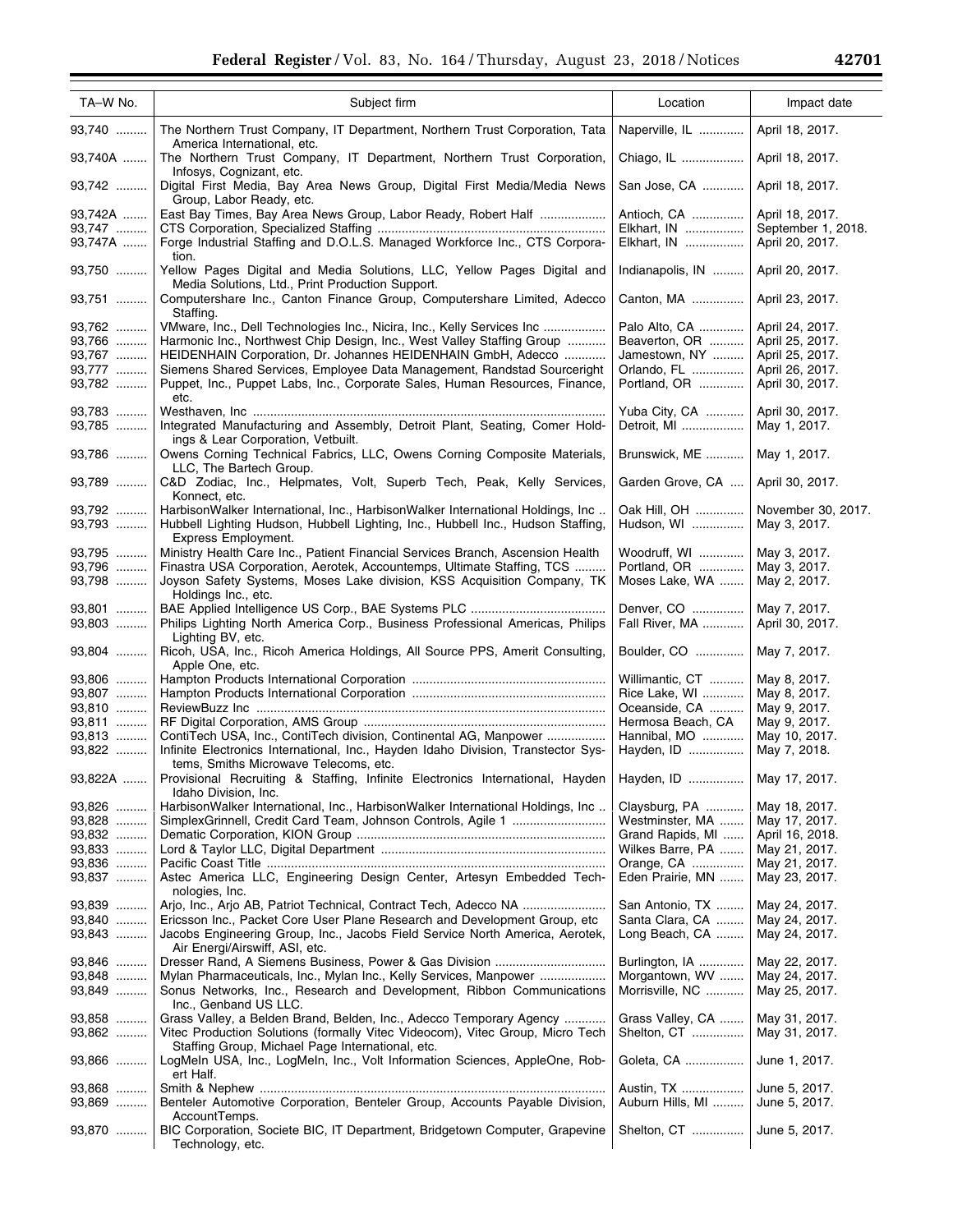| TA-W No. | Subject firm                                                                                                                   | Location             | Impact date       |
|----------|--------------------------------------------------------------------------------------------------------------------------------|----------------------|-------------------|
| 93,871   | Thermo Fisher Scientific, Genetic Sciences, A.P.R., Adecco USA, Amerit Con-<br>sulting, etc.                                   | Austin, TX           | May 31, 2017.     |
| 93,873   |                                                                                                                                | Grand Rapids, MI     | June 6, 2017.     |
| 93,874   | Zodiac Electrical Inserts USA, Zodiac Electrical Inserts Reporting Unit, Zodiac<br>Aerospace, etc.                             | Huntington Beach, CA | May 31, 2017.     |
| 93,876   |                                                                                                                                | City of Industry, CA | June 7, 2017.     |
| 93,877   |                                                                                                                                | San Jose, CA         | June 6, 2017.     |
| 93,883   |                                                                                                                                | Indianapolis, IN     | June 11, 2017.    |
| 93,885   | Sonus Networks, Inc. d/b/a Ribbon Communications Operating Company, Rib-<br>bon Communications, Research and Development, etc. | Freehold, NJ         | May 30, 2017.     |
| 93,886   |                                                                                                                                | Meadville, PA        | October 21, 2017. |
| 93,891   | Thermo Fisher Scientific, Laboratory Products Division, Life Sciences Solutions<br>Group, Adecco, etc.                         | Asheville, NC        | June 13, 2017.    |
| 93,893   |                                                                                                                                | Richmond, VA         | June 14, 2017.    |
| 93,894   | Pensmore Reinforcement Technologies, LLC, Workbox Staffing                                                                     | Ann Arbor, MI        | June 14, 2017.    |
| 93,900   | Honeywell Santa Ana Site, Safety and Productivity Solutions Division, Honey-<br>well International, etc.                       | Santa Ana, CA        | June 18, 2017.    |
| 93,901   |                                                                                                                                | North Charleston, SC | June 18, 2017.    |
| 93,904   |                                                                                                                                | Eden Prairie, MN     | June 19, 2017.    |
| 93,910   |                                                                                                                                | Salt Lake City, UT   | June 20, 2017.    |
| 93,912   | Mackie International Inc., Employment Solutions, Allegra Staffing                                                              | Riverside, CA        | June 21, 2017.    |
| 93,914   |                                                                                                                                | Budd Lake, NJ        | June 21, 2017.    |
| $93.919$ | TE Connectivity, Data and Devices Division, Kelly Services, Co-Worx                                                            | Worcester, MA        | June 22, 2017.    |
| 93,927   |                                                                                                                                | Pinellas Park, FL    | July 13, 2018.    |
| 93,931   | Baxter Healthcare Corporation, Post Market Surveillance Group, Aerotek                                                         | Round Lake, IL       | June 27, 2017.    |
| 93,947   | Transportation, Inc., Consolidated Call Center, Transportation General, etc                                                    | Arlington, VA        | July 2, 2017.     |

The following certifications have been issued. The requirements of Section 222(b) (supplier to a firm whose workers

are certified eligible to apply for TAA) of the Trade Act have been met.

| TA-W No.  | Subject firm                                                                                    | Location         | Impact date       |
|-----------|-------------------------------------------------------------------------------------------------|------------------|-------------------|
| $93,350$  | HM Dunn Company, Inc., St. Louis Machining Division, Global Search Agency,<br>The Experts.      | St. Louis, MO    | December 6, 2016. |
| $93,364$  |                                                                                                 | Scottsburg, IN   | December 6, 2016. |
|           | 93.655    Minnesota Power, Generation Division—Rapids Energy Center, Allete, Incor-<br>porated. | Grand Rapids, MN | March 16, 2017.   |
| $93.655A$ |                                                                                                 | Duluth, MN       | March 16, 2017.   |
| $93,655B$ |                                                                                                 | Duluth, MN       | March 16, 2017.   |
| 93,655C   |                                                                                                 | Cohasset, MN     | March 16, 2017.   |
| $93,710$  |                                                                                                 | Omaha, NE        | April 6, 2017.    |
| $93,797$  |                                                                                                 | Grove City, PA   | April 23, 2018.   |

issued. The requirements of Section 222(e) (firms identified by the

The following certifications have been International Trade Commission) of the Trade Act have been met.

| TA-W No.         | Subject firm                                                                                           | Location                    | Impact date                           |
|------------------|--------------------------------------------------------------------------------------------------------|-----------------------------|---------------------------------------|
| 93,488<br>93,555 | Swanson Group Mfg., LLC, Roseburg Sawmill, Swanson Group, Express Em-<br>ployment Professionals.       | Chicago, IL<br>Roseburg, OR | April 20, 2016.<br>December 28, 2016. |
| 93,587           | Gerdau Ameristeel US Inc., GLN Division, Kelly Services, Aerotek, Allied Staff-<br>ing, People Ready.  | Baldwin, FL                 | July 7, 2016.                         |
| $93,772$         | TAMCO, Gerdau-Rancho Cucamonga, Robert Half, US Security & Associates,<br>etc.                         | Rancho Cucamonga,<br>CA.    | July 7, 2016.                         |
| 93,774           |                                                                                                        | Chicago Heights, IL         | July 7, 2016.                         |
| $93,775$         | Keystone Consolidated Industries, Inc., Keystone Steel & Wire Division, Man-<br>Power, Kelly Services. | Peoria, IL                  | July 7, 2016.                         |
| 93,776           | Nucor Steel Kankakee, Inc., Nucor Corporation, Manpower US Inc., Robert Half<br>International, Inc.    | Bourbonnais, IL             | July 7, 2016.                         |
| 93,790           |                                                                                                        | Magnolia, AR                | July 7, 2016.                         |
| $93.829$         | WIE-AGRON Bioenergy, LLC, AGRON Bioenergy, LLC, Western Iowa Energy,<br>LLC.                           | Watsonville, CA             | December 28, 2016.                    |
| $93,830$         | American Biodiesel, Inc., doing business as Community Fuels, Aerotek                                   | Stockton, CA                | December 28, 2016.                    |
| 93,831<br>. 1    |                                                                                                        | Bakersfield, CA             | December 28, 2016.                    |
| $93,834$         | Imperial Western Products, Inc., AMB AG Enterprise, ATWork Franchise, Labor<br>Ready Southwest, etc.   | Coachella, CA               | December 28, 2016.                    |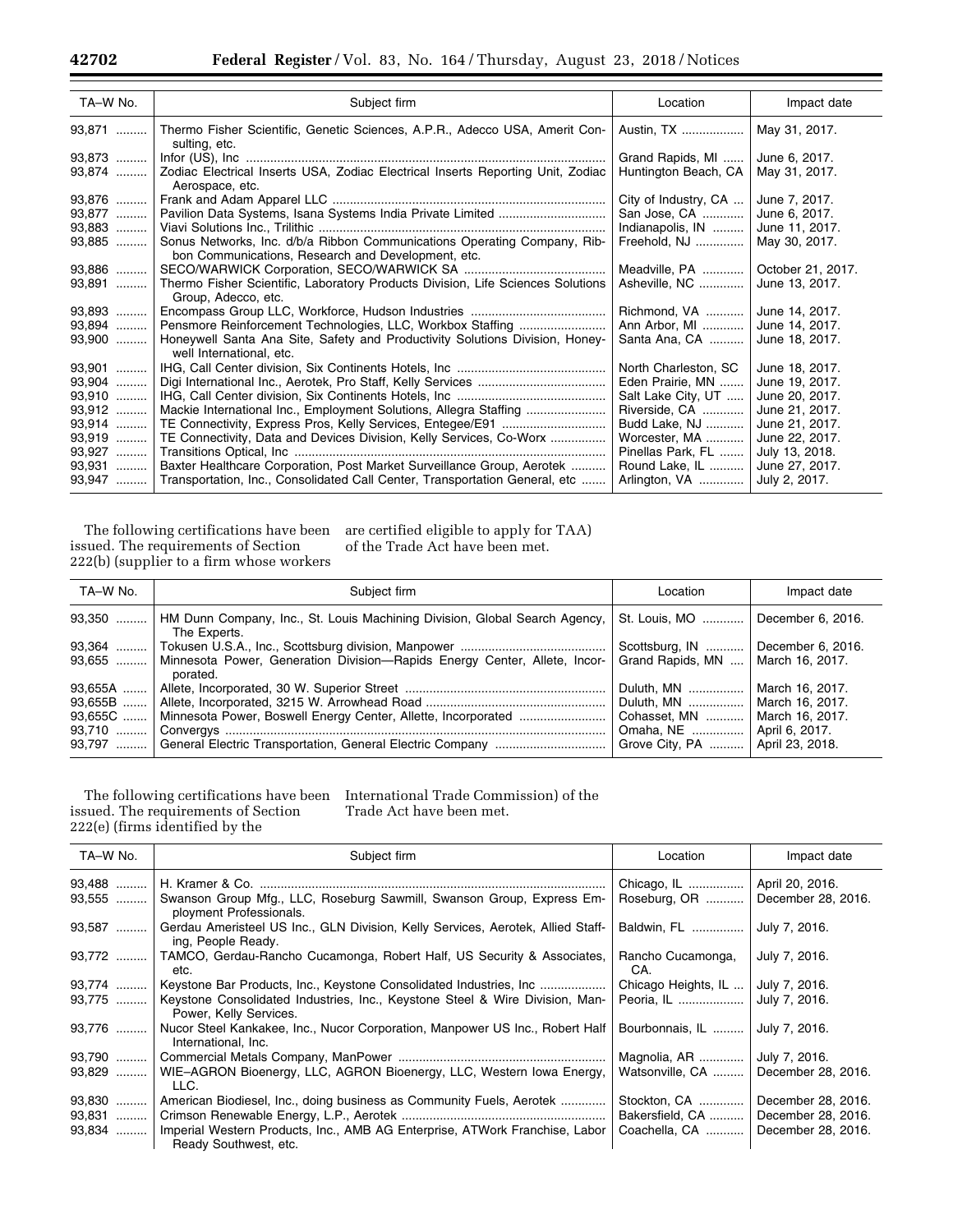| TA-W No. | Subject firm                                                                                                                                                                                                                                                       | Location                                                                                         | Impact date                                                                    |
|----------|--------------------------------------------------------------------------------------------------------------------------------------------------------------------------------------------------------------------------------------------------------------------|--------------------------------------------------------------------------------------------------|--------------------------------------------------------------------------------|
|          | 93,842    FutureFuel Chemical Company & Legacy Regional Transport, L.L.C., Arkansas<br>division, FutureFuel Corporation.                                                                                                                                           | San Diego, CA<br>Batesville, AR    December 28, 2016.                                            | December 28, 2016.                                                             |
|          | 93,855    Nucor Steel Auburn, Inc., Nucor Corporation, Aerotek, EFPR Group LLP<br>93,906  Sterling Steel Company, LLC, Leggett & Platt, Incorporated, SimpleVMS, Inc<br>93,962  Plymouth Tube Company, Addison Group, Advanced Resources, Cornerstone<br>Staffing. | Gilman, IL<br>Danville, IL<br>Auburn, NY<br>Sterling, IL<br>Warrenville, IL    January 30, 2017. | December 28, 2016.<br>December 28, 2016.<br>July 7, 2016.<br>January 18, 2017. |

# **Negative Determinations for Worker Adjustment Assistance**

criteria for TAA have not been met for the reasons specified.

In the following cases, the investigation revealed that the eligibility

The investigation revealed that the requirements of Trade Act section 222 (a) $(1)$  and  $(b)(1)$  (significant worker

total/partial separation or threat of total/ partial separation), or (e) (firms identified by the International Trade Commission), have not been met.

| TA-W No. | Subject firm                                                                                                                 | Location                               | Impact date |
|----------|------------------------------------------------------------------------------------------------------------------------------|----------------------------------------|-------------|
| $93,463$ | 93,600    AECOM Technical Services, Inc. and URS Federal Services, Inc., Information<br>Technology and HRIS division, AECOM. | Valley Village, CA.<br>Glen Allen, VA. |             |
| $93,623$ | The Travelers Indemnity Company, Travelers Companies, Inc., Personal Insur-<br>ance Division.                                | Spokane, WA.                           |             |
| $93.647$ | Arconic Inc., Alcoa Fastening Systems, JW Manufacturing, Van Petty Oper-<br>ations, etc.                                     | Newbury Park, CA.                      |             |
| $93,650$ | Sumitomo Rubber USA, LLC, Sumitomo Rubber Industries, Ltd., Remedy Staff-<br>ing.                                            | Tonawanda, NY.                         |             |
| 93,771   | Cascade Steel Rolling Mills, Inc., El Monte Division, Express Employment Pro-<br>fessionals.                                 | City of Industry, CA.                  |             |
| 93,856   | Ricoh USA. Inc.                                                                                                              | Scottsbluff, NE.                       |             |

The investigation revealed that the criteria under paragraphs (a)(2)(A)(i) (decline in sales or production, or both), or (a)(2)(B) (shift in production or services to a foreign country or

acquisition of articles or services from a foreign country), (b)(2) (supplier to a firm whose workers are certified eligible to apply for TAA or downstream producer to a firm whose workers are

certified eligible to apply for TAA), and (e) (International Trade Commission) of section 222 have not been met.

| TA-W No. | Subject firm                                                                                                                                                                                     | Location                      | Impact date |
|----------|--------------------------------------------------------------------------------------------------------------------------------------------------------------------------------------------------|-------------------------------|-------------|
|          | 93,627    LORD Corporation, Kelly Services, Modis (formerly Adecco)    Erie, PA.<br>93,713  Hudson Technologies Company, Hudson Technologies, Inc., Symmetry Search   Pearl River, NY.<br>Group. | Stamford, CT.                 |             |
|          |                                                                                                                                                                                                  | Amherst, NY.<br>New York, NY. |             |

The investigation revealed that the criteria under paragraphs (a)(2)(A) (increased imports), (a)(2)(B) (shift in production or services to a foreign country or acquisition of articles or

services from a foreign country), (b)(2) (supplier to a firm whose workers are certified eligible to apply for TAA or downstream producer to a firm whose workers are certified eligible to apply

for TAA), and (e) (International Trade Commission) of section 222 have not been met.

| TA-W No.             | Subject firm                                                          | Location                                                                                                                | Impact date |
|----------------------|-----------------------------------------------------------------------|-------------------------------------------------------------------------------------------------------------------------|-------------|
| 93,197   <br>93.197E | 93,197A    Housatonic Country Curtains, The Fitzpatrick Companies Inc | Lee. MA.<br>Great Barrington, MA.<br>West Hartford, CT.<br>Annapolis, MD.<br>Avon, CT.<br>Chester, NJ.<br>Cranston, RI. |             |
| 93,197G              |                                                                       | Fishkill, NY.<br>Greenville, DE.<br>Hunt Valley, MD.<br>Manhasset, NY.<br>Naperville, IL.                               |             |
|                      |                                                                       | Pembroke, MA.                                                                                                           |             |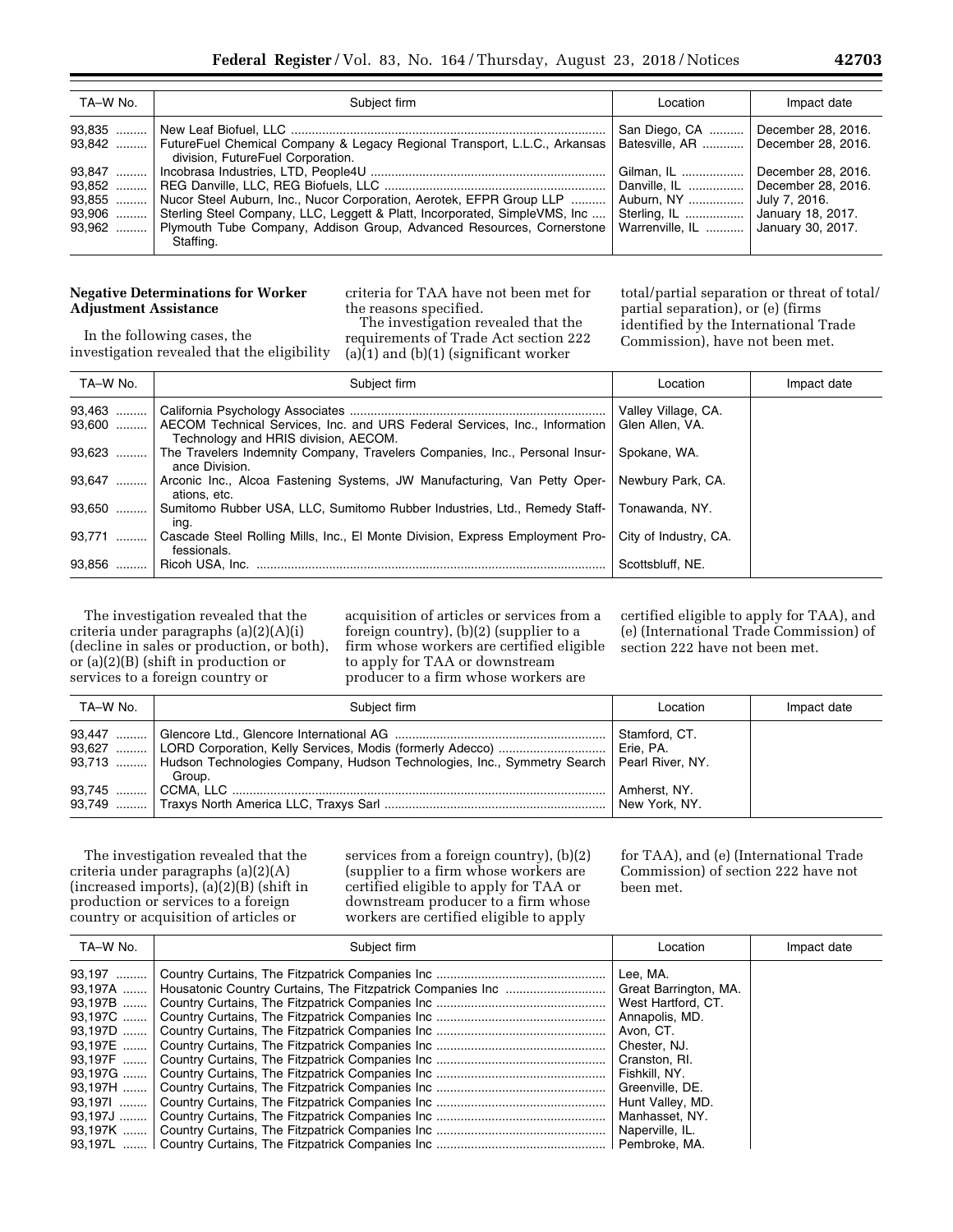| TA-W No.  | Subject firm                                                                                                        | Location                    | Impact date |
|-----------|---------------------------------------------------------------------------------------------------------------------|-----------------------------|-------------|
| 93.197M   |                                                                                                                     | Newington, NH.              |             |
| 93,197N   |                                                                                                                     | Richmond, VA.               |             |
| 93,1970   |                                                                                                                     | Rochester, NY.              |             |
| 93,197P   |                                                                                                                     | Shrewsbury, NJ.             |             |
| 93,197Q   |                                                                                                                     | Solon, OH.                  |             |
| 93,197R   |                                                                                                                     | Stockbridge, MA.            |             |
| 93,197S   |                                                                                                                     | Sturbridge, MA.             |             |
| 93,197T   |                                                                                                                     | Sudbury, MA.                |             |
| 93,197U   |                                                                                                                     | Warrington, PA.             |             |
| 93,197V   |                                                                                                                     | Marlton, NJ.                |             |
| $93,197W$ |                                                                                                                     | Richwood, NJ.               |             |
| 93,197X   |                                                                                                                     | East Westport, CT.          |             |
| 93,443    | Kobayashi Healthcare International, Berlin Industries, Kobayashi Pharma-<br>ceutical Co. Ltd., OfficeTeam.          | North Lima, OH.             |             |
| 93,475    |                                                                                                                     | Plymouth, MN.               |             |
| 93,480    | Quad/Graphics Inc., Waseca Facility, Masterson Staffing Solutions, Manpower                                         | Waseca, MN.                 |             |
|           | Group US, Spherion.                                                                                                 |                             |             |
| 93,481    | AM General LLC, AM General Holdings LLC, Commercial Assembly                                                        | Mishawaka, IN.              |             |
| 93,485    | CHS Inc., Processing & Food Ingredients Division, Aventure Staffing                                                 | South Sioux City, NE.       |             |
| 93,496    | Transweb, LLC, Parker Industries, Staff Management SMX, Integrity Staffing,<br>Lyneer.                              | Vineland, NJ.               |             |
| 93,578    | Tower International, Sentech Services, Worbox Staffing, CER Group NA                                                | Clinton Township, MI.       |             |
| 93,599    |                                                                                                                     | North Grafton, MA.          |             |
| 93,600A   | AECOM Technical Services, Inc. and URS Federal Services, Inc., Payroll and                                          | Glen Allen, VA.             |             |
|           | Accounts Payable, AECOM, Office Team, Robert Half, etc.                                                             |                             |             |
| 93,628    |                                                                                                                     | Duluth, MN.                 |             |
| 93,644    |                                                                                                                     | Cheektowaga, NY.            |             |
| 93,668    |                                                                                                                     | Torrance, CA.               |             |
| 93,697    | Mississippi Lime Company, Huron Plant, Express Employment Professionals                                             | Huron, OH.                  |             |
| 93,744    | Tanner Companies, LLC, Tanner Investments, Inc., APT Investments, Inc                                               | Rutherfordton, NC.          |             |
| 93,760    | Radial South, Radial Commerce, Inc., Adecco, LGS, Integrity Staffing Solutions                                      | Memphis, TN.                |             |
| 93,768    |                                                                                                                     | New York, NY.               |             |
| 93,768A   |                                                                                                                     | Woolrich, PA.               |             |
| 93,780    |                                                                                                                     | International Falls,<br>MN. |             |
|           | 93,815    Rag & Bone Industries, LLC, Same Makers and Pattern Makers, Chief Supply<br>Chain Officer Technical Serv. | New York, NY.               |             |
|           |                                                                                                                     | Ephrata, PA.                |             |
|           |                                                                                                                     | Los Angeles, CA.            |             |

# **Determinations Terminating Investigations of Petitions for Trade Adjustment Assistance**

on the Department's website, as required by Section 221 of the Act (19 U.S.C. 2271), the Department initiated investigations of these petitions.

The following determinations terminating investigations were issued because the petitioner has requested that the petition be withdrawn.

After notice of the petitions was published in the **Federal Register** and

| TA-W No. | Subiect firm | Location                                                      | Impact date |
|----------|--------------|---------------------------------------------------------------|-------------|
|          |              | Portland, OR.<br>Butler, PA.<br>Bellevue, WA.<br>Indiana, PA. |             |

The following determinations terminating investigations were issued in cases where the petition regarding the investigation has been deemed invalid.

| TA–W No. | Subiect firm | Location                         | Impact date |
|----------|--------------|----------------------------------|-------------|
|          |              | Chicago, IL.<br>McMinnville, OR. |             |

The following determinations terminating investigations were issued because the worker group on whose

behalf the petition was filed is covered under an existing certification.